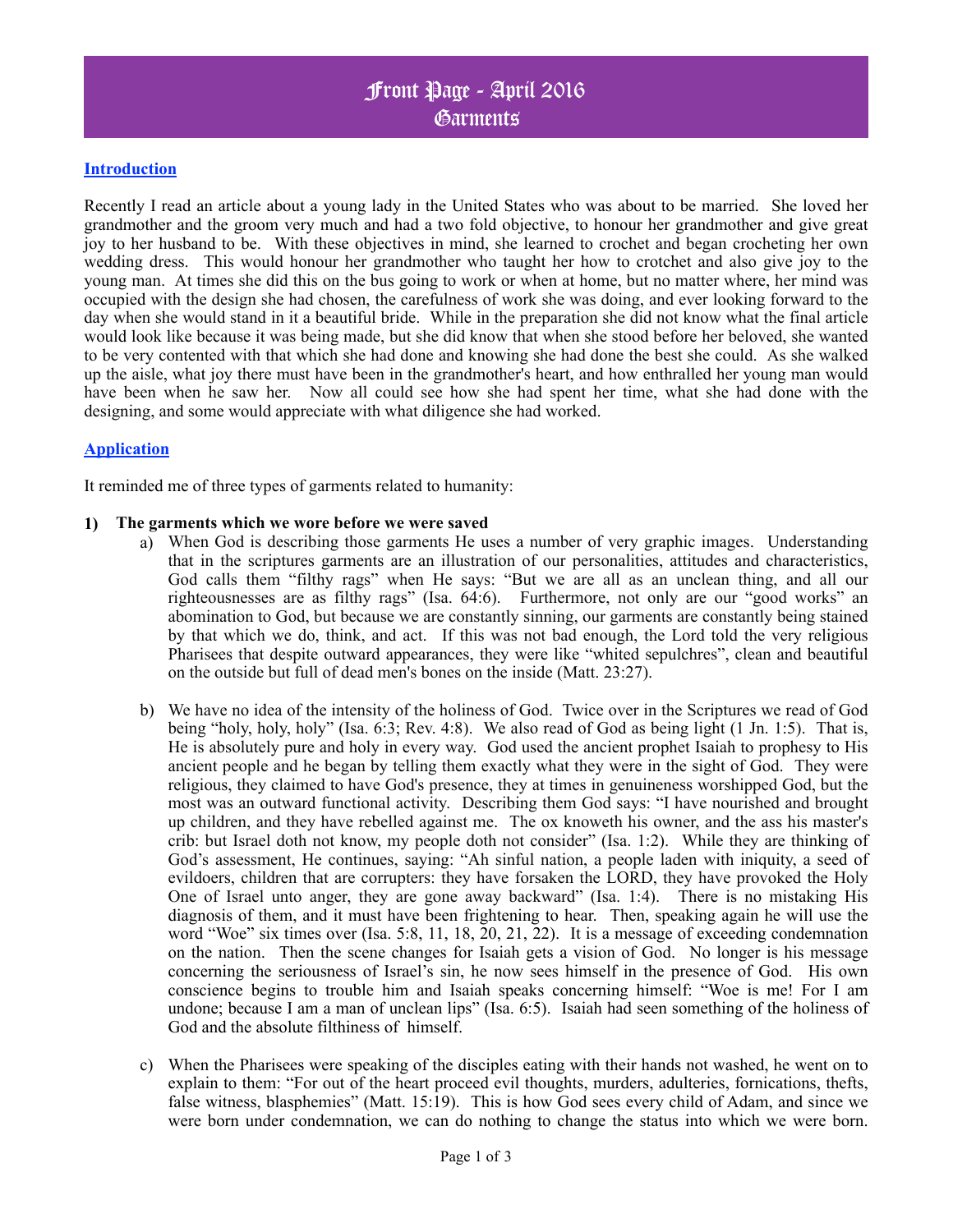# Front Page - April 2016 Garments

God says: "As it is written, There is none righteous, no, not one: There is none that understandeth, there is none that seeketh after God. They are all gone out of the way, they are together become unprofitable; there is none that doeth good, no, not one. Their throat is an open sepulchre; with their tongues they have used deceit; the poison of asps is under their lips: Whose mouth is full of cursing and bitterness: Their feet are swift to shed blood: Destruction and misery are in their ways: And the way of peace have they not known: There is no fear of God before their eyes" Rom. (3:10-18).

### **2) The garments which we were given at the moment of salvation**

- a) The book of Isaiah speaks much about the subject of salvation, and one of the most beautiful expressions he makes is when the redeemed of the Lord (Isa. 51:11) say: "I will greatly rejoice in the LORD, my soul shall be joyful in my God; for he hath clothed me with the garments of salvation, he hath covered me with the robe of righteousness" (Isa. 61:10). This is an illustration of the richness of God's love, mercy, and grace. God has described the way Israel was, and yet now He sees them clothed in perfect righteousness in the garments of salvation. At this juncture several observations must be made:
	- i) The garments of salvation were not made by them themselves, they are garments provided by God, in perfect righteousness. Untold millions can look back to a point of time when, in simple childlike faith, they transferred their faith from their good works and efforts to please God to the finished work of Christ on Calvary's cross. There was the realization that in seeking to present before God our own works for salvation, we were making it very clear that we could satisfy the claims of a holy God, yet, being totally ignorant, that we were insulting God and belittling the sacrifice of His Son. By seeking to present our works and having the audacity to add our works to the work of Christ, whether they were religious or being good neighbours or anything else, was a blatant insult to God and Christ. The only thing our good works did was to incur more fully the dreadfulness of His anger. While we are doing what we think is the best we can do, it is hard to conceive anything more damning and insulting to God and Christ.
	- ii) God offers to humanity the gift of salvation which changes the individual, not only outwardly, but also in attitudes, national characteristics, and our hearts. Paul the apostle wrote: "If any man be in Christ, he is a new creature" (2 Cor. 5:17). Dressed in the garment of salvation we are before God with a non-stained garment of righteousness that equals His own so that we can confidently say: "We stand, and rejoice in hope [the assurance] of the glory of God" (Rom. 5:2).

### **3) The garments we shall wear after God gives His assessment**

- a) At the moment of salvation we are given, as it were, the plain white garment of God's righteousness for which there is much rejoicing: "Let thy priests be clothed with righteousness; and let thy saints shout for joy" (Psa. 132:9). However, to that God now graciously works with us by the experiences of life to make it become the foundation garment for the display of the insignias which he shall give to us. It is written: "And to her was granted that she should be arrayed in fine linen, clean and white: for the fine linen is the righteousness of saints" (Rev. 19:8). It is of note that the word translated "righteousness" is plural so that it more accurately reads: "The righteous acts of the saints".
- b) There is coming a day when each of us will stand before the Lord and He will review our lives from the moment of salvation to the moment when either we die, or the Lord comes. There is a distorted view about this, for some folk think it will be like a "flower show", but this is very wrong. God makes it very clear that we shall stand before Him, and from the moment of salvation, every fault, word, deed, and attitude will be reviewed. With the preciseness of evaluation, taking into consideration the environment in which one lived, the abilities one was given, the duration of time allotted, the love for the Lord that became the motive and the glory of God which was the goal, God will make a determination. It will be exceedingly serious for the individual shall stand alone before God, and in the words of Paul: "then shall I know even as also